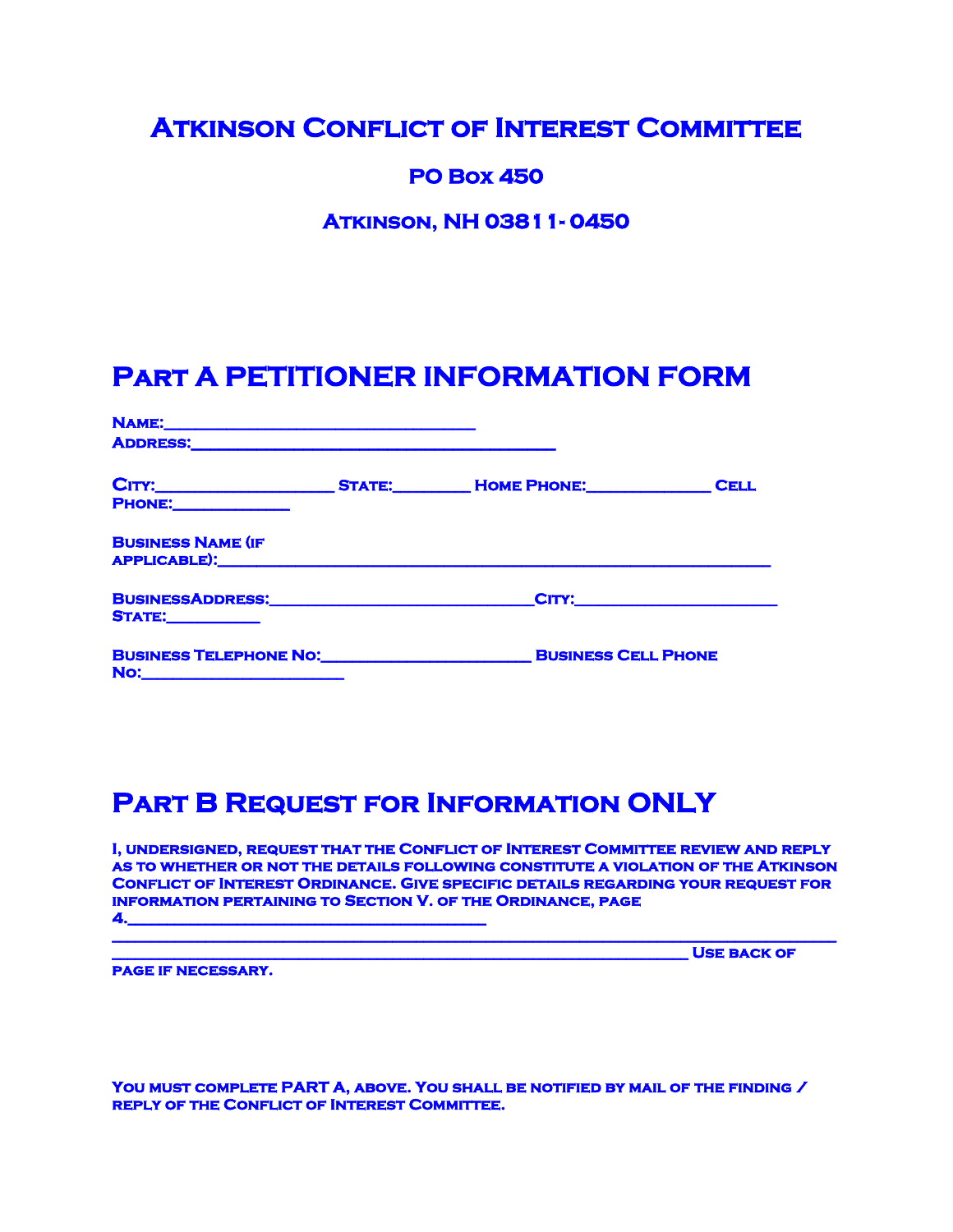**I have read the Atkinson Conflict of Interest Ordinance and I believe this is a fair subject of inquiry.** 

|  | <b>SIGNATURI</b> |  |
|--|------------------|--|

**DATE: \_\_\_\_\_\_\_\_\_\_\_\_\_\_\_\_\_\_\_\_\_\_\_\_** 

**USE BACK OF** 

# **PART C PETITION OF ALLEGED CONFLICT OF**

**INTEREST VIOLATION I, UNDERSIGNED, REQUEST THAT THE CONFLICT OF Interest Committee investigate whether or not the following action constitutes a violation of the Atkinson Conflict of Interest Ordinance. I specifically ask for an investigation of the following individual:** 

**\_\_\_\_\_\_\_\_\_\_\_\_\_\_\_\_\_\_\_\_\_\_\_\_\_\_\_\_\_\_\_\_\_\_\_\_\_\_\_who is a member of Atkinson town government (title of order of order of order of order of order order of**  $\blacksquare$ **TITLE OF OFFICE HELD:**<br>REASON:

**\_\_\_\_\_\_\_\_\_\_\_\_\_\_\_\_\_\_\_\_\_\_\_\_\_\_\_\_\_\_\_\_\_\_\_\_\_\_\_\_\_\_\_\_\_\_\_\_\_\_\_\_\_\_\_\_\_\_\_\_\_\_\_\_\_\_\_\_\_\_\_\_\_\_\_\_\_\_\_\_\_\_\_\_\_\_\_\_\_\_\_\_\_**

**page if necessary.** 

**You must complete PART A, above. You shall be notified by mail of the date that this petition will be included on the agenda for a meeting of the Conflict of Interest Committee and you may be asked to attend the meeting.** 

**I have read the Atkinson Conflict of Interest Ordinance and I believe this is a fair subject of investigation.** 

**Signature \_\_\_\_\_\_\_\_\_\_\_\_\_\_\_\_\_\_\_\_\_\_\_\_\_\_\_\_\_\_\_\_\_\_\_\_\_\_\_\_\_\_ Date: \_\_\_\_\_\_\_\_\_\_\_\_\_\_\_\_\_\_\_\_\_** 

#### **Please mail this form to Conflict of Interest Committee, PO Box 450, Atkinson NH, 03811- 0450 Request / Petition form- Rev. November 25, 2011**

You must complete PART A, above. You shall be notified by mail of the date that this petition will be included on the agenda for a meeting of the Code of Ethics Committee and you may be asked to attend the meeting.